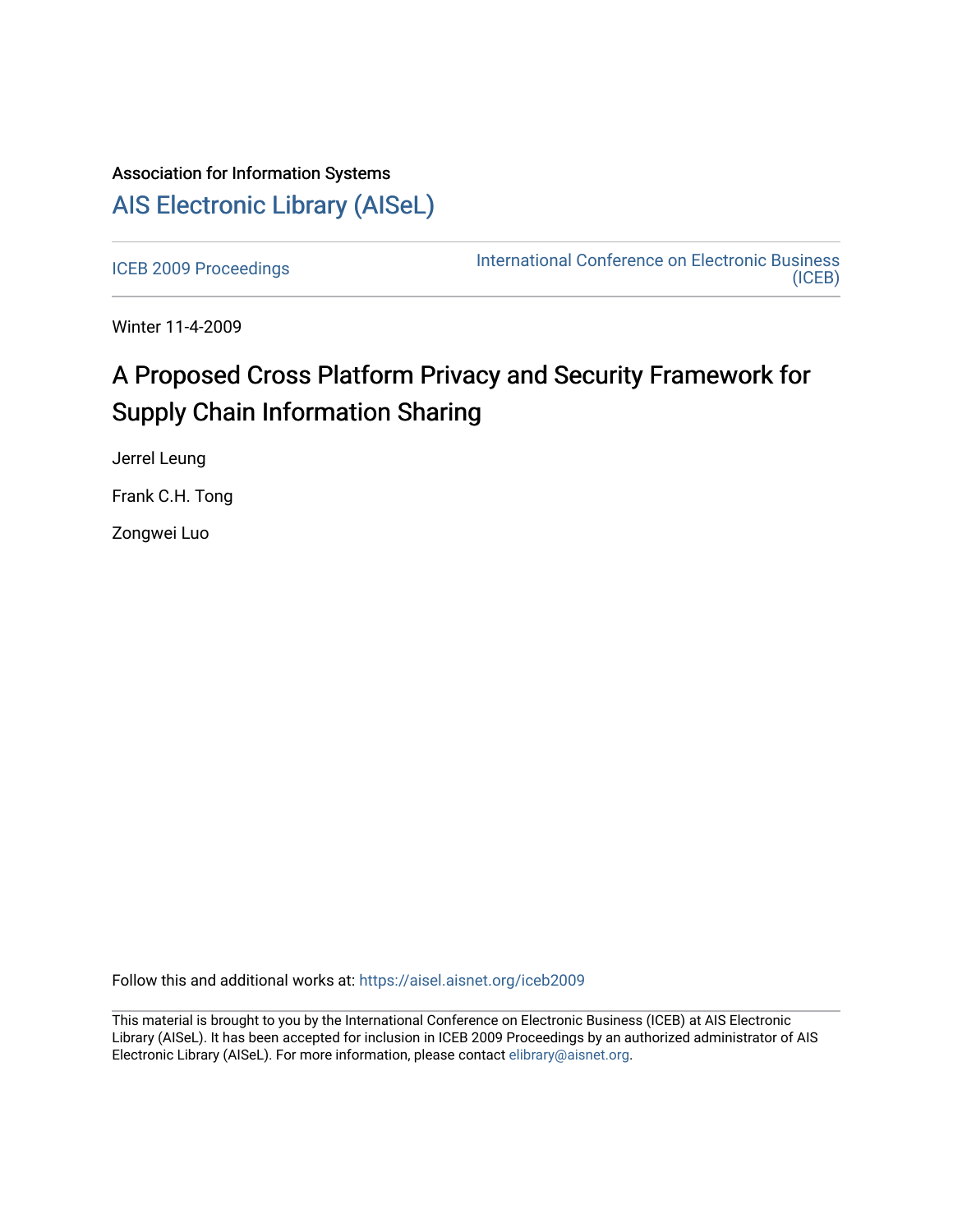# **A PROPOSED CROSS PLATFORM PRIVACY AND SECURITY FRAMEWORK FOR SUPPLY CHAIN INFORMATION SHARING**

Jerrel Leung, Frank C.H. Tong, Zongwei Luo The Chinese University of Hong Kong, The University of Hong Kong, The University of Hong Kong, jerrelleung@baf.msmail.cuhk.edu.hk, ftong@eti.hku.hkzwluo@eti.hku.hk

# **Abstract**

Information sharing has become eminent to supply chain management, as it allows supply chain partners to collaborate more closely. However, currently supply chain partners are often on disjoint information platforms, which prevent them from effectively sharing critical supply chain information. One of the main barriers of information sharing is revealing confidential information to unintended parties and thus the disclosure of privacy. Therefore the information sharing needs and characteristics of a supply chain has been analyzed and subsequently a cross platform privacy and security framework to allow safe information sharing has been proposed.

## **Introduction**

Supply chain management (SCM) has become a much discussed topic and as believed by many, business does not compete on a product level any more, but business competes and differentiates on a supply chain level [1]**.** It is inevitable that information sharing is needed for businesses to cooperate and many argue that information sharing is a key ingredient for a successful SCM [2]. The advent of RFID technology takes the information sharing detail level to an even higher level, as it can provide information about the physical product movement on an item level. Basically, RFID allows supply chain partners to integrate the physical flow with the information flow.

There are currently many service platforms to facilitate information sharing between supply chain partners. However, sharing information between these service platforms is not a common practice. There is therefore an urgent need to share information across these disjoined service platforms, as the number of service platforms expand. Privacy and security in its broadest sense is a barrier for companies to share information [3] [4]. In general, the privacy and security are in place for individual service platforms, but there lacks a privacy and security framework for sharing information across platforms. Thus in order to facilitate cross platform information sharing, a privacy and security framework needs to be

developed first to lower the barrier of information sharing between supply chain partners.

The objective of this study is to develop a privacy and security framework for cross platform information sharing for supply chain partners. In order to satisfy the supply chain needs, we analyze the information sharing requirements based on the following areas:

- Supply chain information sharing issues and concerns on security and current measures typically in use, and,
- Typical scenarios of supply chain management practices in the context of privacy and security.

The paper is organized as follows: In the next section we provide an overview of information sharing across supply chains, subsequently we present the findings of our case study. Based on the case study, we propose a cross platform privacy and security framework to safeguard confidential information sharing. Moreover, the proposed platform is illustrated by a typical information sharing scenario. Finally, we conclude and give some remarks on our future work.

# **Literature review**

There are currently many platforms available to share supply chain information. Many of the existing platforms focus on parts of information sharing, e.g. EPCglobal, focuses on RFID data and Dell's VMI system focuses on suppliers. However, in order to gain visibility, supply chains partners may need information that reach beyond RFID data and beyond only the suppliers segment. [5][6] for instance described that inventory information sharing across the entire supply chain can lessen the order placing distortion, also known as the Forrester effect and the Bullwhip effect respectively. Therefore supply chains are in need for a platform and cross platform to share information among its supply chain partners.

Information sharing across enterprise boundaries in supply chains involves many issues. In a generic supply chain, there are raw material/parts/semi-finished goods, suppliers, logistics services provider, manufacturers, wholesalers, retailers [7]**.** Wholesalers or retailers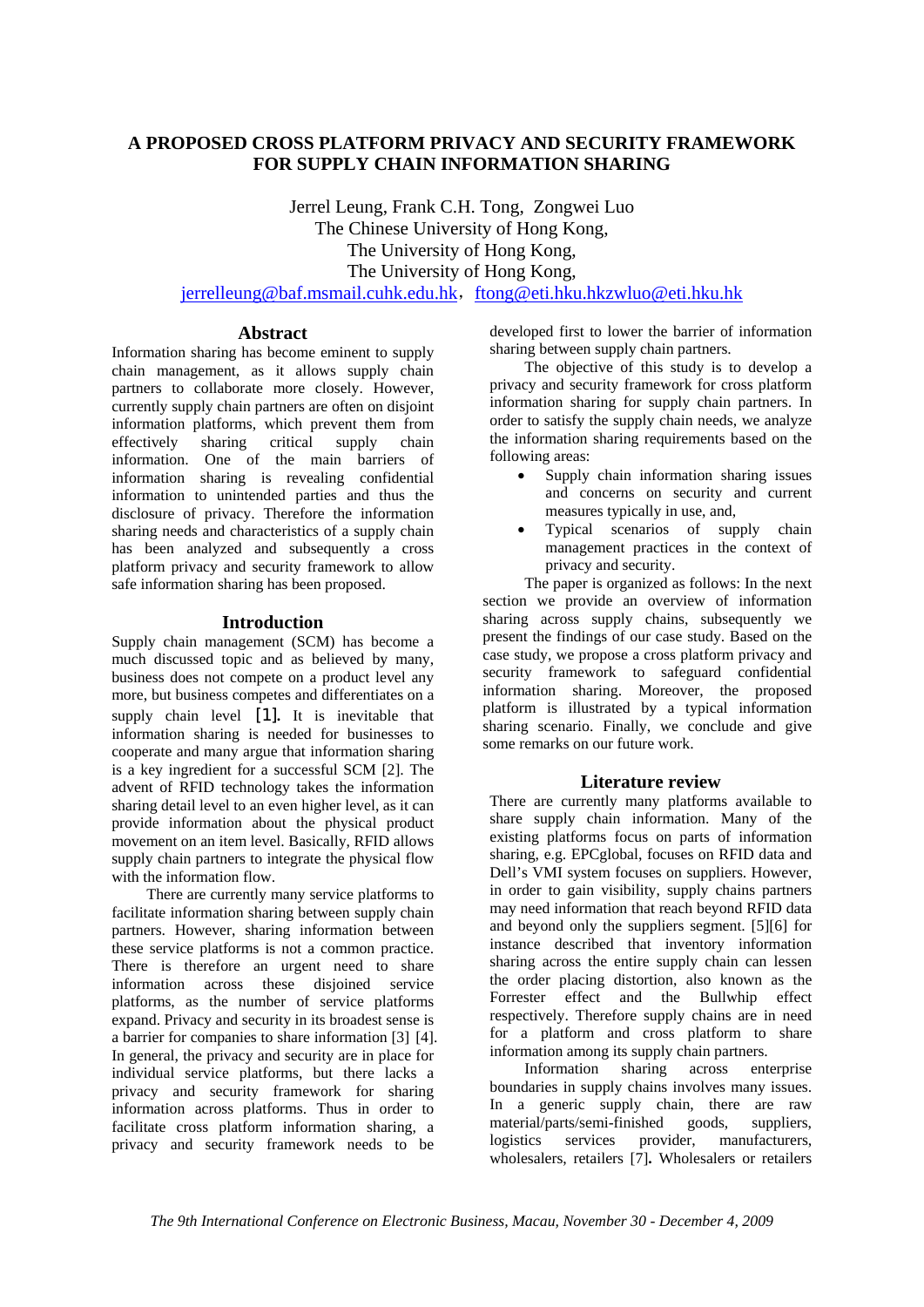process purchase orders to suppliers, and logistics services providers will deliver the requested materials to manufacturers and they will deliver the finished goods to wholesalers and then retailers. Back and forth information flow across these parties could sometimes happen on more than one supply chains. For example, a dye manufacturer order raw materials from a vendor, the information flow here impact both a garment brand store's supply chain as well as a painting oil brand store's supply chain. Such multi-parties and multi-supply chain scenario makes the information sharing more complicated, and the privacy issues arises here [8].

Other privacy concerns include specific products' volume, relationship, and contracts, price, manufacturer's customer contacts; the nature of relationship can be viewed as vendor-manufacturer

sharing framework for supply chains. However, the current literature lacks examples of how information is shared among supply chain partners and platform. Therefore a case study is used as an illustration of a typical supply chain. This research methodology is well suited for this problem, as it can bring out the problems that arise during information sharing. Moreover, case studies can provide information about a given context and eventually deduce theories from it [15].

#### **Case study**

For this study we studied a supply chain for power tools, e.g. power drills. The supply chain consists of a supplier, a manufacturer, a trader, and a retailer. The supplier and the manufacturer are both located in China, where the supplier provides the



**Figure 1. Case - supply chain setting**

[6]**,** upstream-downstream partners, distribution center-retailer (warehouse charges), and retailerconsumer (CRM) [9][10]. Most privacy-protecting schemes for RFID have focused on the consumer privacy problems. Industrial privacy, i.e. data secrecy and business confidentiality, is important too, but less frequently considered [11].

As aforementioned, supply chains can exist of many different supply chain partners. Usually supply chain partnership is characterized as a buyer-supplier relationship [12]. The supply chain partnership can vary from being fixed e.g. by contracts [13] to being dynamic e.g. ad hoc collaboration [14]. Fixed supply chain partnership has the characteristic of being lasting in which the relationship is clearly defined. Dynamic supply chain partnership on the other hand is ad hoc and can change from transaction to transaction. Therefore, dynamic partnership brings a new element to privacy and security in a supply chain context where it has to adapt to both the established and changing supply chain partnerships.

#### **Methodology**

The main objective of this study is to create a privacy and security cross platform information parts and accessories and where the manufacturer assembles the power tools. A trader, located in Hong Kong, functions as a middle man between the manufacturer and retailer to source, to WPK (warehousing packing kitting), and to ship the products to the retailer. Obviously, the trader does not actually perform the all the activities, e.g. WPK and the shipping. The trader outsources these activities to a 3PL and a carrier respectively. Finally, the retailer, located in the USA, owns several stores and DCs in order to sell the power tools to the consumers.

The power tools supply chain partners are distributed among three platforms, with the manufacturer, trader, DC, and retailer as the main information sharing partners (see Figure 2).

The manufacturer is on a platform called the "manufacturer platform" and on this platform the supplier can share information with the manufacturer, e.g. part delivery tracking information. Therefore the manufacturer can be considered as the data owner and where the supplier only provides information to the manufacturer.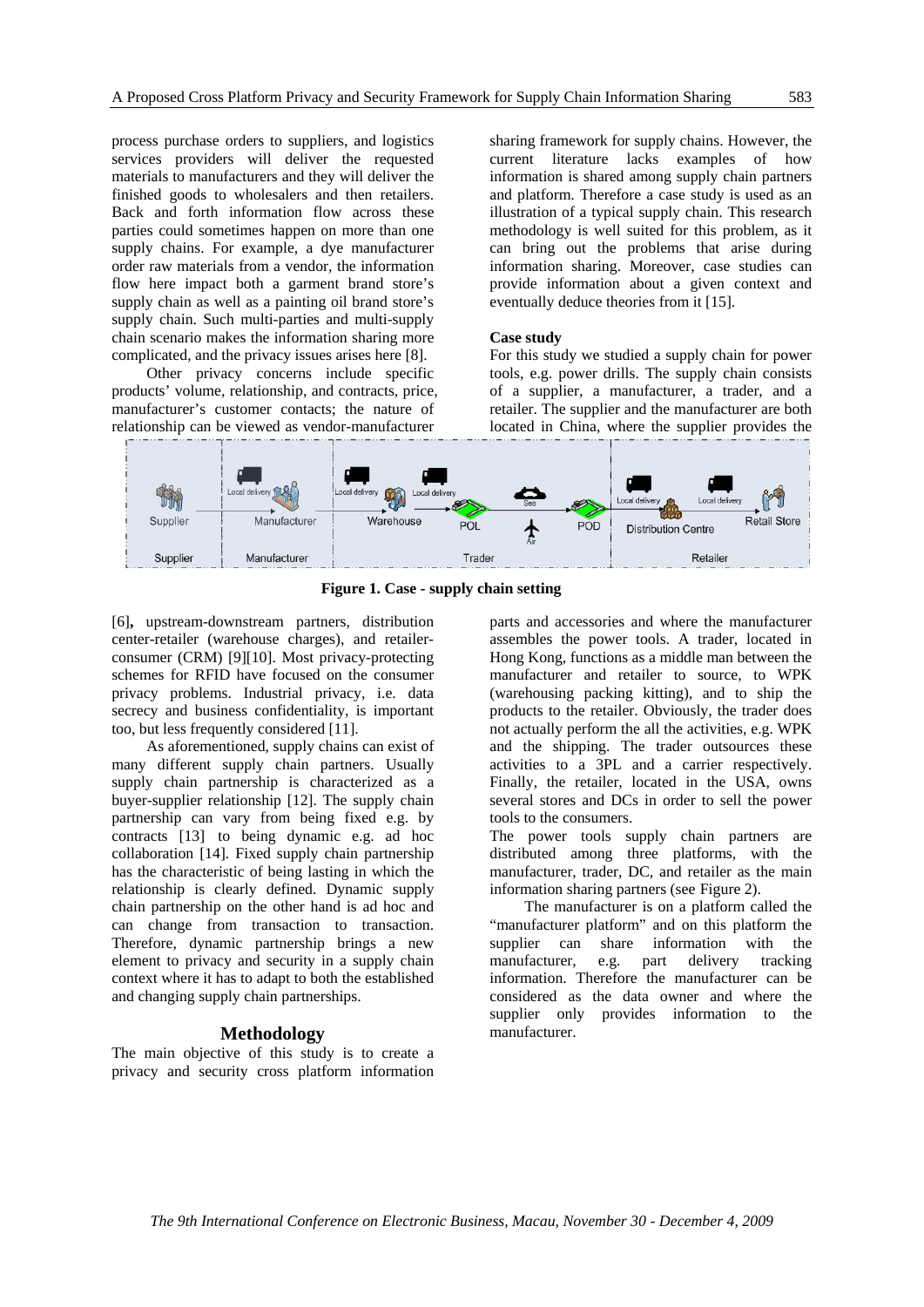**Furthermore, the trader is on a platform called the "trader platform" and where the 3PL and carrier can share information with the trader, e.g. shipping tracking. Trucker A and warehouse X in their turn can share information with the 3PL, e.g. warehouse receipt confirmation, who subsequently can pass** 

information sharing might not be covered by contracts, as they might not even be aware that they are within the same supply chain, and the trial to obtain the particular information can become a dreadful process. First warehouse X needs to contact the 3PL, who needs to contact the trader and who in its turn, contacts the DC for the particular information. Subsequently, the



**Figure 2. Case - Supply chain information sharing infrastructure** 

through the data to the trader. Therefore the trader can be considered as the data owner and where the 3PL, carrier, trucker A, and warehouse X only provides information to the trader.

Finally, the DC and the retailer are on the "retailer platform". Store, trucker B and warehouse Y can provide information to the DC and retailer, e.g. inventory status. Therefore the Retailer and DC can be considered as the data owner and where the store, trucker B, and warehouse Y only provides information to the retailer.

Currently, the information sharing between platforms are performed manually, e.g. by email, phone, and fax. The data that needs to be shared is in general already detailed by means of contracts. The depicted supply chain (Figure 2) shows that the supply chain partners already share information within their supply chain segment (platform), but

cross platform information sharing is less well established. The information sharing between data owners, and in this case the major supply chain partners, are generally predetermined by contracts, and in some cases by ad hoc project, and can usually be obtained manually. However, there are cases, where for instance warehouse X needs information of the DC. In such case, this

information has to travel the same path backwards to deliver the information to warehouse X.

# **Cross platform privacy and security framework**

We propose the following cross platform privacy and security framework (CPPF), in order to allow supply chain partners seamlessly share information across platforms. The proposed CPPF must have the following in place:

**Cross platform environment** – There exists a technology that allows us to single uniquely identify (SUI) each item, e.g. similar to EPC code for RFID information and MAC address for computer network cards. Moreover, there exist some form of  $3<sup>rd</sup>$  party e-service [16] that can discover per SUI request of all platforms that contain information about the SUI. For now we call this service the SUI discovery service (SUI-DS). Some Internet-aware addressing form will be provided as a pointer to the platform containing the SUI data. Let us take the Object Name Service (ONS) of EPCglobal as an example of how this is performed for RFID data [17].

**Information portal** – Each portal knows three roles 1) Sole Operator (SO), which is the platform itself, e.g. manufacturer platform as described by the aforementioned case study 2) Data Owner (DO), the supply chain partner who owns the data, e.g. manufacturer as described in the aforementioned case study, and  $3$ )  $3^{rd}$  Party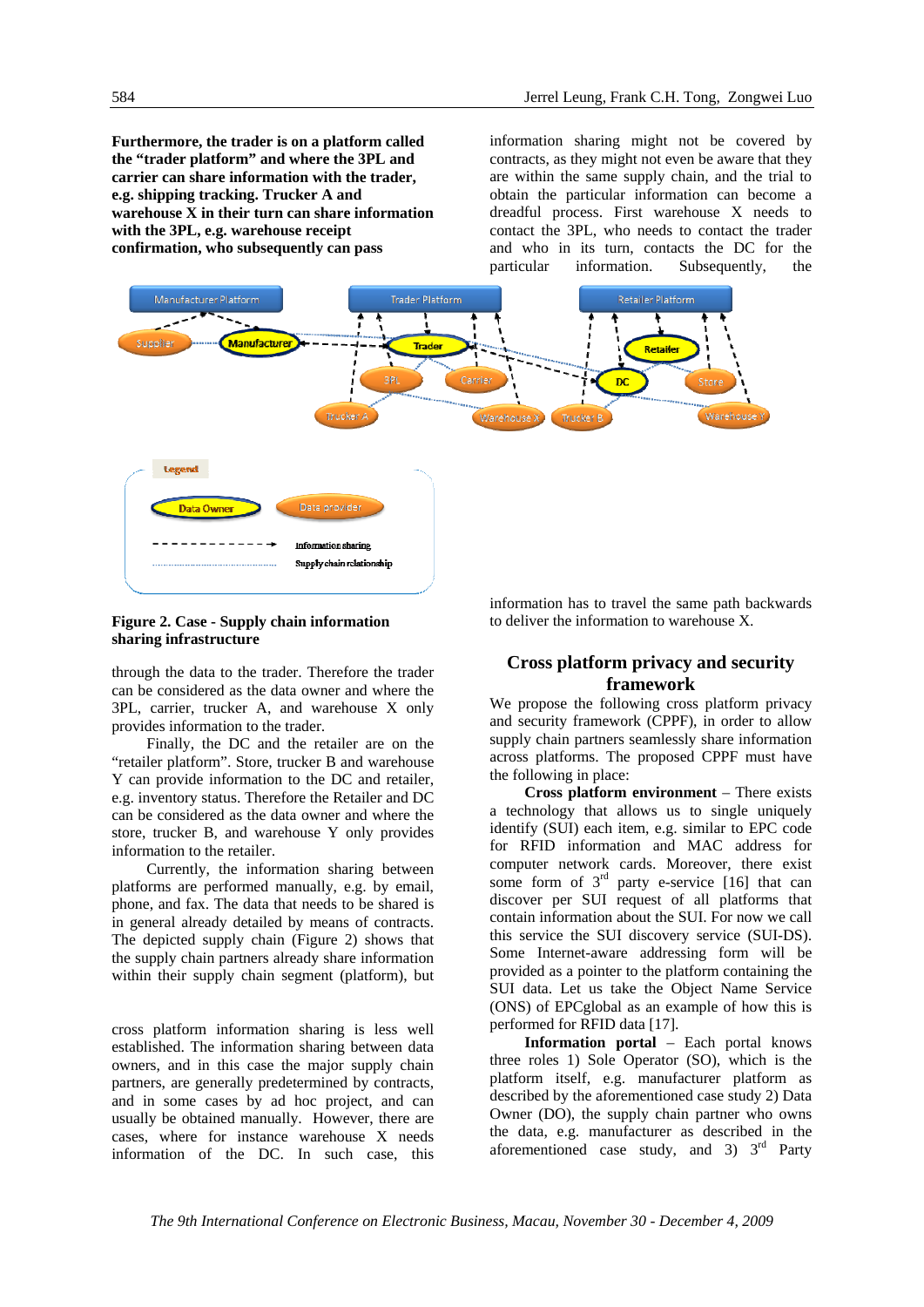Contributor (3PC), the supply chain partners who act as data providers, e.g. the supplier in the manufacturer platform as described in the aforementioned case study

**Data dimension** – For the CPPF we categorize the data by their data dimensions, which include location, sensitivity, and ownership. Data can be stored in different locations, e.g. local database, intranet, and Internet, and we assume that information stored on the platform are considered as information that can be shared with selected supply chain partners. Data sensitivity implies that data can be classified according to different sensitivity levels, e.g. high, medium, and low. Where high sensitivity contains item specific data that can reveal "trade secrets" and these data should only be shared with close supply chain partners. While low sensitive data contains generic data and can be shared with less close supply chain partners. Finally, data ownership in this framework includes the roles as described above, namely data owner and third party. The reader is referred to [18][19][20] for further readings about the data dimensions.

**Privacy preference** – This is the preference of the requested information provider in terms of privacy protection when sharing information [21], meaning what information to share with what type of relationship, e.g. sharing of high sensitive data with "close" supply chain partners and sharing of low sensitive data with indirect supply chain partners. The privacy preference concept is initially developed to collect personal information of any user [22] and in this project we extent the concept

**Security Scheme** – One party is the receiver (of information) and the other party is the sender. The 'send' and 'receive' can actually be implemented by 'grant' and 'access' (the sender granting the access to the receiver, and the receiver accessing the information intended to be shared by the sender). The general practices, such as simple rights as read-only, write-only or read-and-write, are to be adopted along with other more fine grained access control at such the best visibility can be obtained with the maximum protection of privacy.

The general information sharing follows these similar steps:

- 1. *Data request of a DO –* A request from a DO, the receiver for information is posted to an information portal.
- 2. *SUI-DS determines data location –* The information portal queries the SUI-DS, and the data location pointers are returned.
- 3. *SOs matches privacy preference –* The information requesting DO submits its privacy preference, and the information sender DO does the same. Based on an authorization scheme, the characteristics of information sharing are determined.
- 4. *Exchange of information –* The receiver obtains the information as intended by both parties with privacy and security ensured.

## **Information sharing across platforms scenario**

We will discuss one typical scenario to better



**Figure 3. Cross platform privacy and security framework** 

to a B2B context. Thus each supply chain partner can specify sharing information preference, for different types of supply chain partners. The data sharing is determined based on the privacy preference at the time of data request and therefore can support both fixed and dynamic relationships [21].

explain and illustrate CPPF. In this scenario we portray that the supply chain partners are in a cross platform environment as described by CPPF, trucker B of the retailer platform wants to obtain information of the carrier of the trader platform, e.g. delivery note (DN), as shown in Figure 3 with the thicker lines depicting the information sharing path. Previously, trucker B had to call or fax the trading company to obtain the DN, who in its turn had to obtain it from the carrier operator. However, with CPPF trucker B can access the DN via existing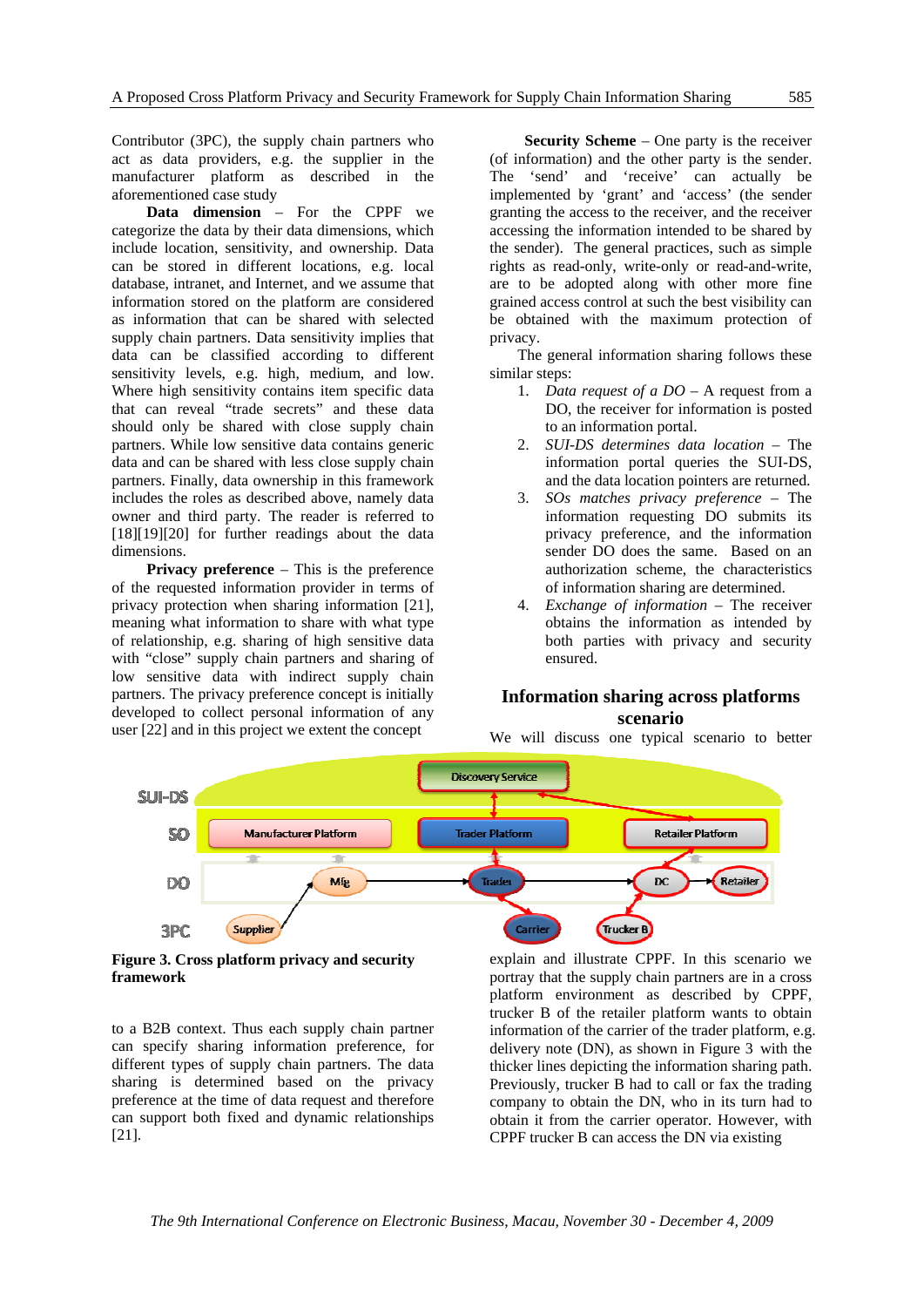|                 | <b>Transparent</b>                   | <b>Translucent</b>    | Opaque |
|-----------------|--------------------------------------|-----------------------|--------|
| <b>Vendor</b>   | Manufacturer XYZ                     | in<br>Manufacturer    |        |
|                 | 123 street name                      | China                 |        |
|                 | China                                |                       |        |
| <b>ETA</b>      | 01 January 2010                      | 01 January 2010       | -      |
| <b>Quantity</b> | Product $A - 50$ pieces in 5 cartons | 9 cartons             |        |
|                 | Product $B - 80$ pieces in 4 cartons |                       |        |
| <b>Gross</b>    | Product $A - 100kg$                  | $100 - 200$ kg        | -      |
| weight          | Product $B - 80kg$                   |                       |        |
| <b>Price</b>    | Product A - \$25/piece               | $$10 - $30$ per piece | ٠      |
|                 | Product B - \$10/piece               |                       |        |
|                 |                                      |                       |        |

**Table 1: Data sensitivity** 

retailer platform. In order to obtain the DN trucker B must go through the following steps:

- 1. *Data request of a DO –* Trucker B is a 3PC and in CPPF the SOs only are aware the DOs, as described by the information portal of CPPF. Therefore trucker B sends out a data request to the DC, as the DC is the data owner. The DC in its turn sends out a data request of the specific DN to the retailer platform.
- 2. *SUI-DS determines data location –* Thus the DC queries the retailer platform for the specific DN on behalf of trucker B. The retailer platform subsequently queries the SUI-DS, and the SUI-DS web service returns a pointer with the platform (trader platform) containing the specific DN.
- 3. *SOs matches privacy preference –* The DO requester (DC) submits its privacy preference and the DO provider (trader) submits its privacy preference. In our scenario the privacy preference is a fixed relationship, by means of a contract, and the relationship predetermined a security scheme that only a translucent view, see below for an explanation of the translucent view, of DN should be shared to the DC.
- 4. *Exchange of information –* Since the privacy preference allows a translucent view of the DN to be shared with the DC, the DC receives the translucent view DN information from the trader platform via its own retailer platform and passes the DN to trucker B.

 In our scenario we consider that the DN data is stored on the platform and therefore can be shared with supply chain partners. Moreover, we propose three views of the DN (based on the data sensitivity) in our security scheme, namely transparent, translucent, and opaque [23]. In the current practice we usually either completely share the data (transparent) or not share the data at all (opaque). However, this might not be adequate to facilitate the needs of the supply chain and we

therefore propose a third view, namely translucent. In the translucent view supply chain partners can share only selected/aggregated data. An illustrative simple version of the DN is shown in Table 1.

 The translucent view provides trucker B with adequate information to anticipate and to prepare the transportation of the products, without disclosing sensitive information of the trading company (e.g. manufacturer name and price). With this view we can create a mutual benefit, where trucker B can plan their operations in advance and where the trading company does not have to worry about disclosing sensitive information.

#### **Concluding remarks**

In order to facilitate information sharing across entire supply chains, a solution is needed to connect the disjoined platforms. This study addressed the privacy and security issues of this solution. We have proposed a novel information sharing platform to safeguard confidential information shared across platforms. Literature has been reviewed and a case study has been utilized to portray a typical supply chain set up. The framework is designed in such a way that both fixed and dynamic partnership can be facilitated. Moreover, a scenario is developed to illustrate the framework. We believe that this framework can contribute to the development of solutions that can connect disjoined platforms for supply chain integration with proper protection for business confidentiality.

 This study is an initial step that allows us to anticipate how cross platform privacy and security can be implemented and what issues it brings. Although CPPF has been demonstrated by the aforementioned scenario, it still lacks an actual implementation. Moreover, CPPF is based on a supply chain configuration and it therefore might not be applicable to all supply chains. However, CPPF is designed to handle both fixed and dynamic partnership and can therefore support many different supply chain partnerships. Moreover, there are still areas in the study that require further investigation to establish a holistic foundation for the privacy and security issues and concerns in CPPF. The following potential further investigation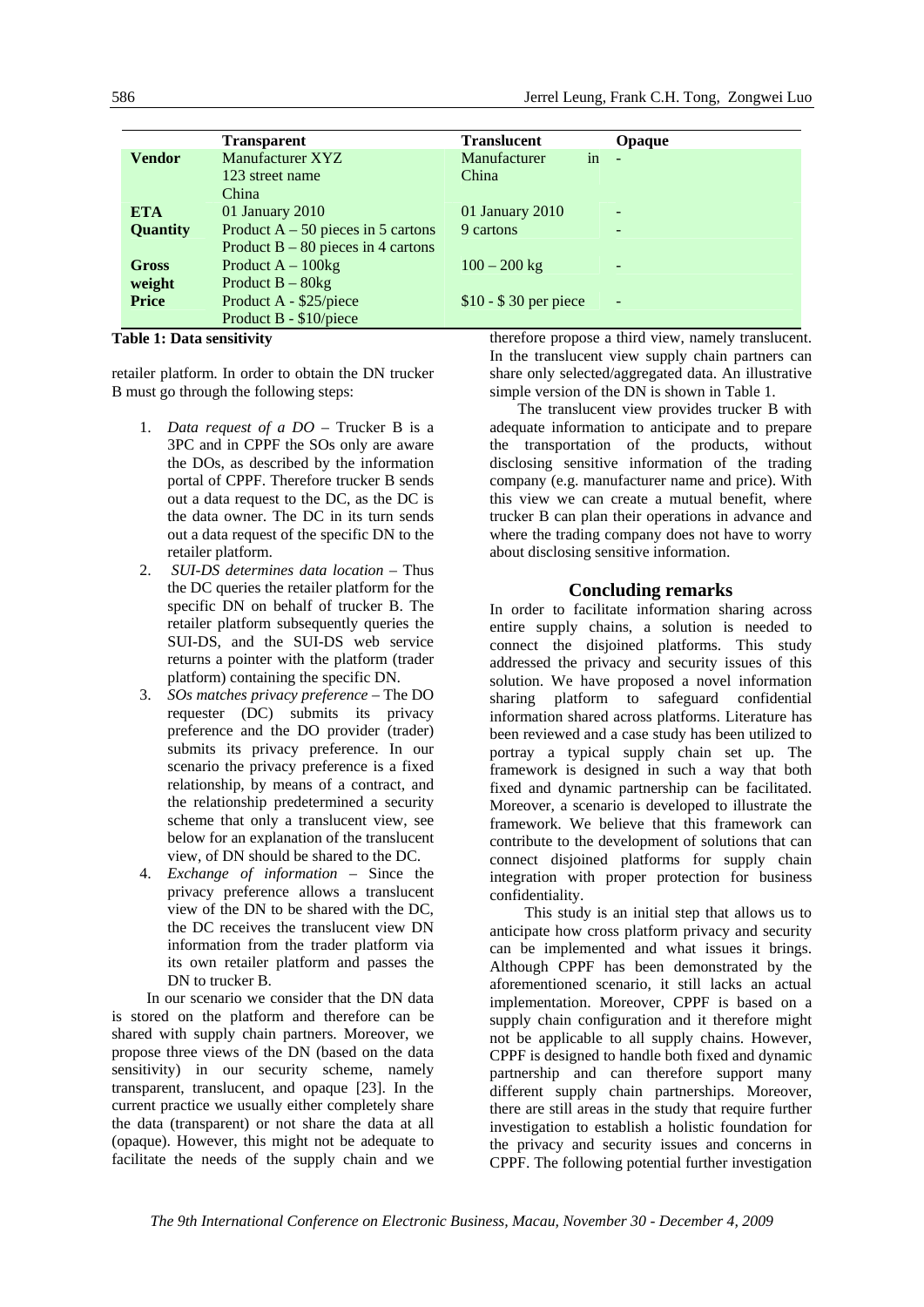can be the suggested: Relation based access control method, the data characteristic models, and the privacy preference scheme.

 CPPF is actually a part of our study to develop web services methodologies that allow information sharing across platforms. The study will continue to advance and in continuation a prototype will be developed. Technologies such as P3P (Platform for Enterprise Privacy Practices), EPAL (Enterprise Privacy Authorization Language), ISTPA (Internet Security & Trust Privacy Alliance), SAML (Security Assertion Markup Language), and XACML (eXtensible Access Control Markup Language) are currently being evaluated for implementation of the prototype in our study.

**Acknowledgement.** This research is supported by the R&D funding (ITP/024/07LP) granted from the Hong Kong R&D Centre for Logistics and Supply Chain Management Enabling Technologies.

 The authors extend their appreciation to Sung-Chi Chu and Waiman Cheung of the Center of Cyber Logistics, the Chinese University of Hong Kong, for their valuable advice on this research work.

#### **References**

- [1] Christopher, M. Logistics & Supply Chain Management: Strategies for Reducing Costs and Improving Services,  $1<sup>st</sup>$  edition, Pitman Publisher, London, 1992.
- [2] Moberg, C.R., Cutler, B.D., Gross, A., and Speh, T.W. Identifying Antecedents of Information Within Supply Chains, *International Journal of Physical Distribution and Logistics Management*, 32 (9), 2002, pp 755-770.
- [3] Ohkubo, M., Suzuki, K., and Kinoshita, S. RFID Privacy Issues and Technical Challenges, *Communications of ACM*, 48(9), 2005, pp. 66-71.
- [4] Garfinkel, S.L., Juels, A., and Pappu, R. RFID Privacy: An Overview of Problems and Proposed Solutions, *IEEE Security and Privacy*, 3(3), 2005, pp. 43-43.
- [5] Forrester, J. Industrial Dynamics, MIT Press, Cambridge, MA, 1961.
- [6] Lee, H.L., Padmanabhan V., Whang S. Information Distortion in a Supply Chain: The Bullwhip Effect, *Management Science*, 43 (4), 1997, pp. 546-558.
- [7] Mentzer, J.T., DeWitt, W., Keebler, J.S., Min, S., Nix, N.W., Smith, C.D., and Zacharia, Z.G. Defining Supply Chain Management, *Journal of Business Logistics*, 22 (2), 2001, pp. 1-25.
- [8] Li, Y. and Ding, X. Protecting RFID communications in supply chains, In Proceedings of the 2nd ACM Symposium on information, *Computer and Communications Security*, Singapore, 2007.
- [9] Malhotra, N.K., Kim, S.S., and Agarwal, J. Internet Users' Information Privacy Concerns (IUIPC): The Construct, the Scale, and a Causal Model, *Information Systems Research*, 15 (4), 2004, pp. 336-355.
- [10] Maloni, M. and DeWolf, F. Understanding radio frequency identification (RFID) and its impact on the supply chain, Penn State Behrend – RFID Center of Excellence, 2007.
- [11] Juels, A. RFID Security and Privacy: A Research Survey, *IEEE Journal on Selected Areas in Communications* 24 (2), 2006, pp. 381-394.
- [12] Lamming, R.C., Beyond Partnership: Strategies for Innovation and Lean Supply, Prentence-Hall, Hemel Hempstead, 1993.
- [13] Cachon, G.P. and Lariviere, M.A. Contracting to Assure Supply: How to Share Demand Forecast in a Supply Chain, *Management Science*, 47(5), 2001, pp. 629- 646.
- [14] Wong, C.W.H. Dynamic Partnership in Online Logistics Community: Concepts and Knowledge Framework, Dissertation, Department of DSE, Faculty of Business Administration, The Chinese University of Hong Kong, 2008.
- [15] Benbasat, I., David, K., Mead, G., and Mead, M. The Case Research Strategy in Studies of Information Systems, *MIS Quarterly*, 11(3), 1987, pp. 369-386.
- [16] Chen, G., Chu, S., and Cheung, W. Third Party e-Service: Conceptualization and Service Architecture, *the International Conference on e-Business and Information System Security*, 2009.
- [17] Armenio, F., Barthel H., Burstein, L., Dietrich, P., Duker, J., Garrett, J., Hogan, B., Ryaboy, O., Sarma, S., Schmidt, J., Suen, K.K., Traub, K., and Williams, J., The EPCglobal Architecture Framework, EPCglobal Final Version 1.2, 10 September 2007.
- [18] Henderson J.C., Plugging into Strategic Parnerships: the Critical IS Connection, *Sloan Management Review*, 30(3), 1999, pp. 7-18.
- [19] Konsysnki, B.R. and McFarlan, F.W. Information Partnerships – Shared Data, Shared Scale, *Harvard Business Review*, 68 (5), 1990, pp. 114-120.
- [20] Du, C.T., Wong, M., Cheung, W.M., and Chu, S.C. A Privacy and Security